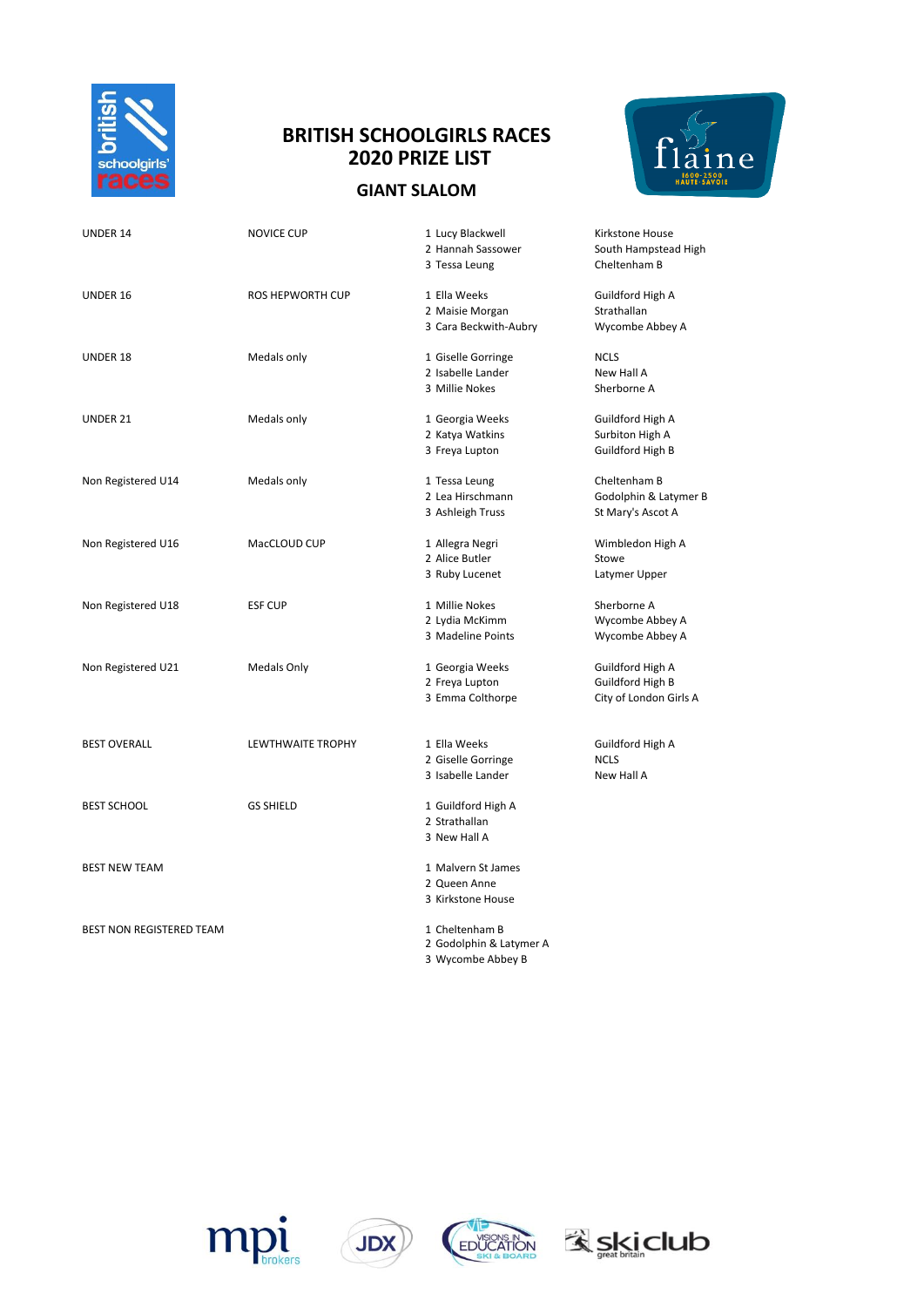



## **SLALOM**

| UNDER 14                 | <b>DOLPHIN CUP</b>    | 1 Madeleine Fairfull<br>2 Lucy Blackwell<br>3 Hannah Sassower       | South Hampstead High<br>Kirkstone House<br>South Hampstead High          |  |
|--------------------------|-----------------------|---------------------------------------------------------------------|--------------------------------------------------------------------------|--|
| UNDER 16                 | LILLYWHITES CUP       | 1 Ella Weeks<br>2 Sophie Hughes<br>3 Ophelia Vesely                 | Guildford High A<br>New Hall A<br>Wellington A                           |  |
| UNDER 18                 | Medals only           | 1 Giselle Gorringe<br>2 Emily McLeish<br>3 Annie Shelley            | <b>NLCS</b><br>New Hall A<br>Ipswich High                                |  |
| UNDER 21                 | Medals only           | 1 Georgia Weeks<br>2 Ella Fenton<br>3 Freya Lupton                  | Guildford High A<br>St Mary's Calne B<br>Guildford High B                |  |
| Non Registered U14       | Medals only           | 1 Lea Hirschmann<br>2 Tessa Leung<br>3 Ashleigh Truss               | Godolphin & Latymer B<br>Cheltenham B<br>St Mary's Ascot A               |  |
| Non Registered U16       | <b>JUNIOR CUP</b>     | 1 Allegra Negri<br>2 Charlotte Hogbin<br>3 Marina Richards Chapatte | Wimbeldon High A<br><b>Burgess Hill Girls A</b><br>Godolphin & Latymer A |  |
| Non Registered U18       | <b>ESF CUP</b>        | 1 Millie Nokes<br>2 Madeline Points<br>3 Lulu Halestrap             | Sherborne A<br>Wycombe Abbey A<br>Clayesmore                             |  |
| Non Registered U21       | Medals only           | 1 Georgia Weeks<br>2 Freya Lupton<br>3 Emma Colthorpe               | Guildford High A<br>Guildford High B<br>City of London Girls A           |  |
| <b>BEST OVERALL</b>      | <b>ATALANTA CUP</b>   | 1 Giselle Gorringe<br>2 Ella Weeks<br>3 Emily McLeish               | <b>NLCS</b><br>Guildford High A<br>New Hall A                            |  |
| <b>BEST SCHOOL</b>       | <b>VIPER CUP</b>      | 1 Guildford High A<br>2 New Hall A<br>3 Wellington A                |                                                                          |  |
| BEST NON REGISTERED TEAM | <b>CHELSKI TROPHY</b> | 1 Brighton College<br>2 Stowe<br>3 Godolphin & Latymer A            |                                                                          |  |
| <b>BEST NEW TEAM</b>     |                       | 1 Brighton College<br>2 Queen Anne<br>3 Malvern St James            |                                                                          |  |